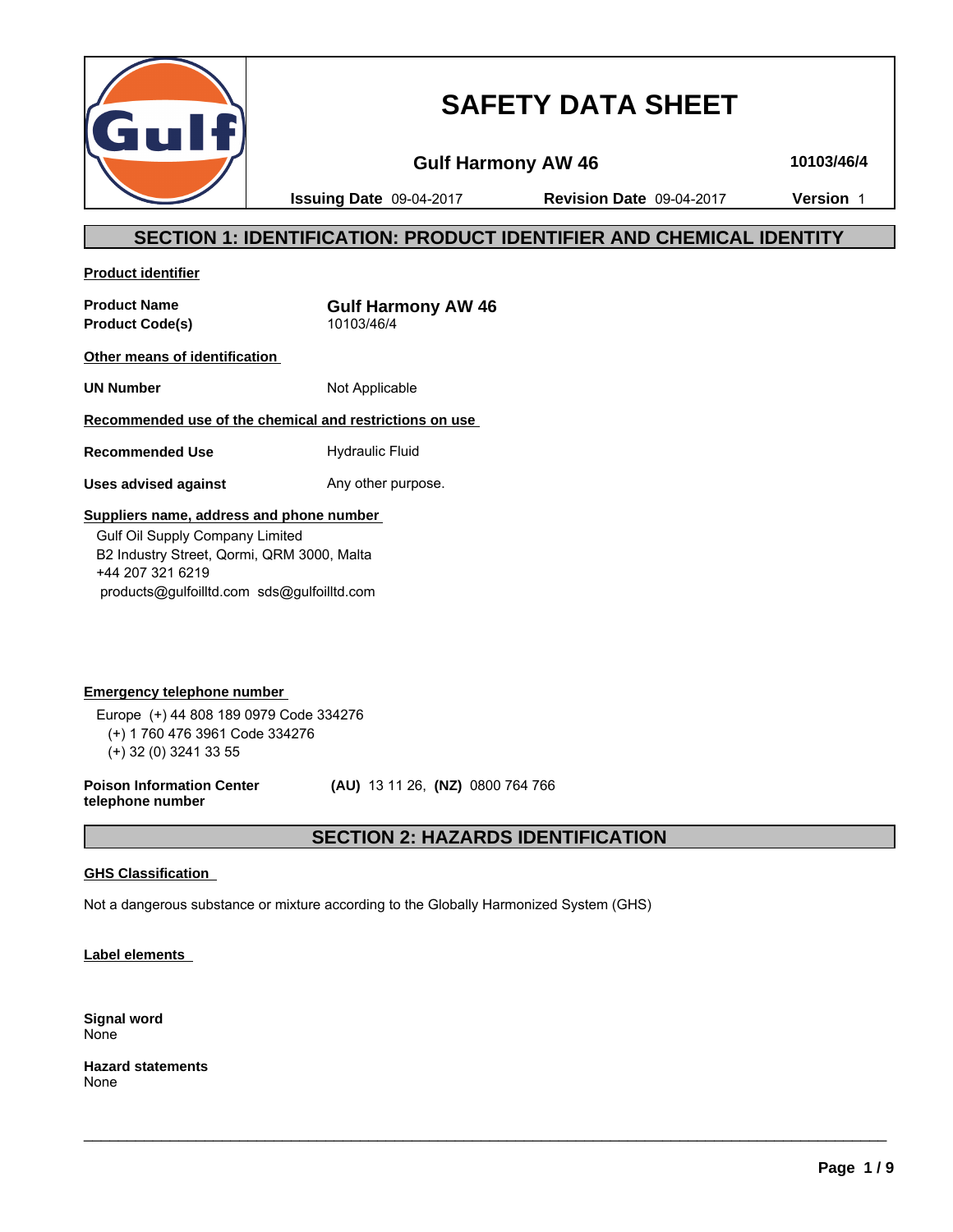# **Precautionary Statements**

None

#### **Other hazards**

Harmful to aquatic life with long lasting effects

# **SECTION 3: COMPOSITION/INFORMATION ON INGREDIENTS**

 $\_$  ,  $\_$  ,  $\_$  ,  $\_$  ,  $\_$  ,  $\_$  ,  $\_$  ,  $\_$  ,  $\_$  ,  $\_$  ,  $\_$  ,  $\_$  ,  $\_$  ,  $\_$  ,  $\_$  ,  $\_$  ,  $\_$  ,  $\_$  ,  $\_$  ,  $\_$  ,  $\_$  ,  $\_$  ,  $\_$  ,  $\_$  ,  $\_$  ,  $\_$  ,  $\_$  ,  $\_$  ,  $\_$  ,  $\_$  ,  $\_$  ,  $\_$  ,  $\_$  ,  $\_$  ,  $\_$  ,  $\_$  ,  $\_$  ,

This product is a mixture. Health hazard information is based on its ingredients

| name<br>шсаг                                                       | . Nr | $\mathbf{r}$ |
|--------------------------------------------------------------------|------|--------------|
| $>$ 20.5 cSt @40 °C)<br>refined base<br>. oil (Viscosity<br>Hiahlv |      | 100%<br>60%  |

#### **Additional information**

Product containing mineral oil with less than 3% DMSO extract as measured by IP 346

See Section 15 for additional information on base oils.

The remaining composition is a mixture of non-classified ingredients or additives below the threshold for disclosure

# **SECTION 4: FIRST AID MEASURES**

#### **Description of first-aid measures**

| <b>General advice</b>                                       | If symptoms persist, call a physician.                                                                      |
|-------------------------------------------------------------|-------------------------------------------------------------------------------------------------------------|
| <b>Inhalation</b>                                           | Move to fresh air.                                                                                          |
| <b>Skin contact</b>                                         | Wash off immediately with soap and plenty of water. Remove and wash contaminated<br>clothing before re-use. |
| Eye contact                                                 | Rinse thoroughly with plenty of water, also under the eyelids. Keep eye wide open while<br>rinsing.         |
| Ingestion                                                   | Clean mouth with water. Drink plenty of water. Do not induce vomiting without medical<br>advice.            |
| <b>Protection of First-aiders</b>                           | Use personal protective equipment.                                                                          |
| Most important symptoms and effects, both acute and delayed |                                                                                                             |
| <b>Main Symptoms</b>                                        | None                                                                                                        |
|                                                             | Indication of immediate medical attention and special treatment needed                                      |

**Notes to physician** Treat symptomatically.

# **SECTION 5: FIRE FIGHTING MEASURES**

#### **Extinguishing media**

#### **Suitable Extinguishing Media**

Use extinguishing measures that are appropriate to local circumstances and the surrounding environment:, Use CO2, dry chemical, or foam, Water spray or fog, Cool containers / tanks with water spray

# **Extinguishing media which shall not be used for safety reasons**

Do not use a solid water stream as it may scatter and spread fire

#### **Specific hazards arising from the chemical**

In the event of fire and/or explosion do not breathe fumes. Carbon monoxide, carbon dioxide and unburned hydrocarbons (smoke).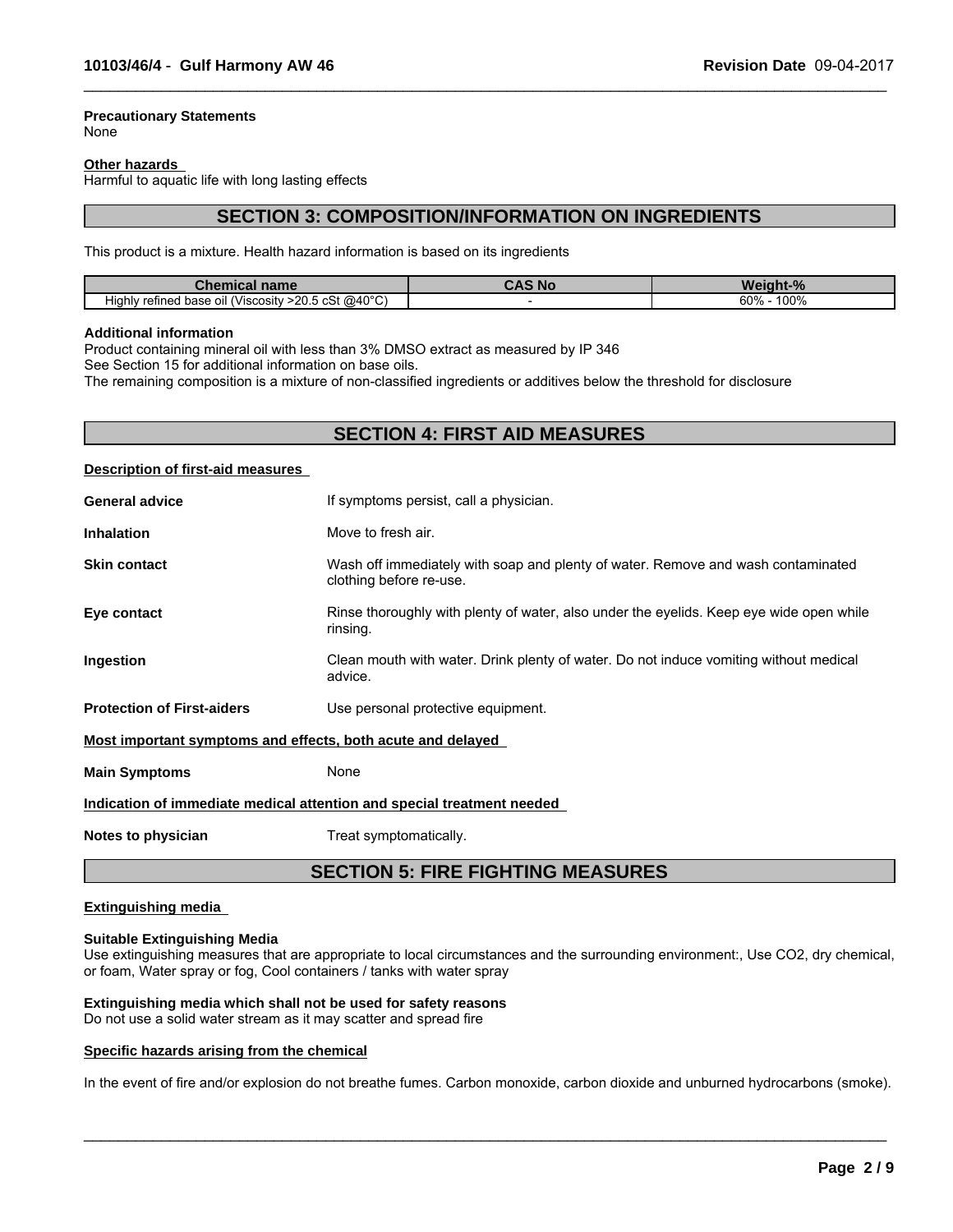Thermal decomposition can lead to release of irritating gases and vapors. This material creates a fire hazard because it floats on water.

 $\_$  ,  $\_$  ,  $\_$  ,  $\_$  ,  $\_$  ,  $\_$  ,  $\_$  ,  $\_$  ,  $\_$  ,  $\_$  ,  $\_$  ,  $\_$  ,  $\_$  ,  $\_$  ,  $\_$  ,  $\_$  ,  $\_$  ,  $\_$  ,  $\_$  ,  $\_$  ,  $\_$  ,  $\_$  ,  $\_$  ,  $\_$  ,  $\_$  ,  $\_$  ,  $\_$  ,  $\_$  ,  $\_$  ,  $\_$  ,  $\_$  ,  $\_$  ,  $\_$  ,  $\_$  ,  $\_$  ,  $\_$  ,  $\_$  ,

#### **Hazardous decomposition products**

Incomplete combustion and thermolysis produces potentially toxic gases such as carbon monoxide and carbon dioxide

#### **Advice for firefighters**

#### **Special protective equipment for fire-fighters**

As in any fire, wear self-contained breathing apparatus pressure-demand, MSHA/NIOSH (approved or equivalent) and full protective gear

# **SECTION 6: ACCIDENTAL RELEASE MEASURES**

#### **Personal precautions, protective equipment and emergency procedures**

Remove all sources of ignition. Ensure adequate ventilation.

**Advice for non-emergency personnel** Material can create slippery conditions.

**Advice for emergency responders** For personal protection see section 8.

#### **Environmental precautions**

Prevent further leakage or spillage if safe to do so. Do not flush into surface water or sanitary sewer system.

#### **Methods and materials for containment and cleaning up**

Soak up with inert absorbent material (e.g. sand, silica gel, acid binder, universal binder, sawdust). Dike to collect large liquid spills.

#### **Reference to other sections**

See Section 8/12/13 for additional information

# **SECTION 7: HANDLING AND STORAGE**

#### **Precautions for safe handling**

Ensure adequate ventilation. Do not eat, drink or smoke when using this product. Handle in accordance with good industrial hygiene and safety practice. Keep away from open flames, hot surfaces and sources of ignition.

#### **Conditions for safe storage, including any incompatibilities**

#### **Technical measures/Storage conditions**

Keep containers tightly closed in a dry, cool and well-ventilated place. Keep away from open flames, hot surfaces and sources of ignition.

**Incompatible materials** Oxidizing agent

**Recommended Use Hydraulic Fluid** 

# **SECTION 8: EXPOSURE CONTROLS/PERSONAL PROTECTION**

# **Control parameters**

#### **Exposure Limits**

| Chemical<br>Exposure<br>Zealand<br>$\tau$ ealand -<br>name<br>יינים וה<br><b>New</b><br><b>Biological L</b><br>Australia<br>$\Delta \mathbf{H}$ |
|-------------------------------------------------------------------------------------------------------------------------------------------------|
|-------------------------------------------------------------------------------------------------------------------------------------------------|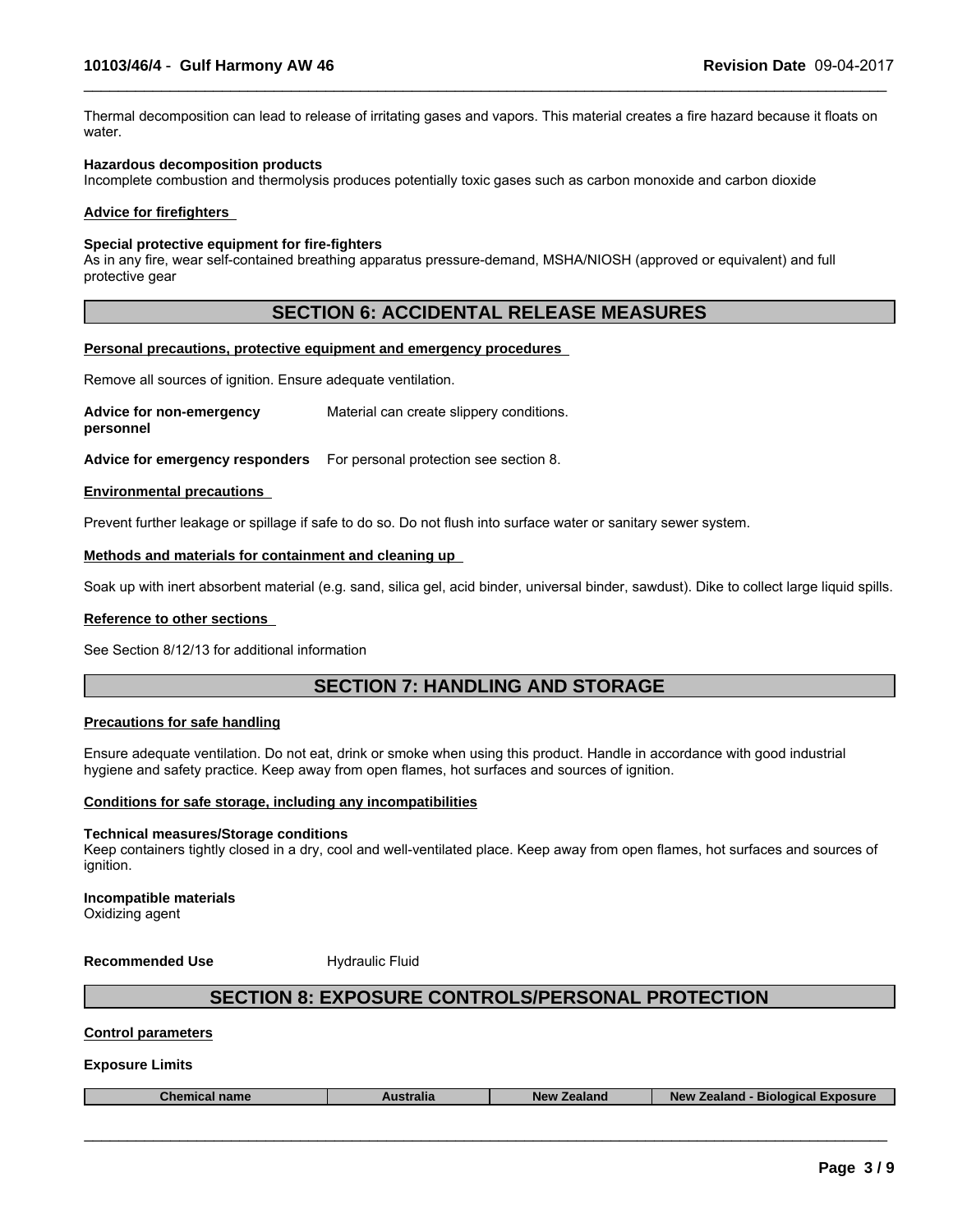|                                               |                           | Indices (BEI) |
|-----------------------------------------------|---------------------------|---------------|
| Highly refined base oil (Viscosity >20.5 cSt) | TWA: $5 \text{ mg/m}^3$   |               |
| $@40^{\circ}$ C)                              | STEL: $10 \text{ mg/m}^3$ |               |

 $\_$  ,  $\_$  ,  $\_$  ,  $\_$  ,  $\_$  ,  $\_$  ,  $\_$  ,  $\_$  ,  $\_$  ,  $\_$  ,  $\_$  ,  $\_$  ,  $\_$  ,  $\_$  ,  $\_$  ,  $\_$  ,  $\_$  ,  $\_$  ,  $\_$  ,  $\_$  ,  $\_$  ,  $\_$  ,  $\_$  ,  $\_$  ,  $\_$  ,  $\_$  ,  $\_$  ,  $\_$  ,  $\_$  ,  $\_$  ,  $\_$  ,  $\_$  ,  $\_$  ,  $\_$  ,  $\_$  ,  $\_$  ,  $\_$  ,

*Australia - Workplace Exposure Standards for Airborne Contaminants. New Zealand - Workplace Exposure Standards and Biological Exposure Indices.*

### **Appropriate engineering controls**

| <b>Engineering controls</b>                                                      | Ensure adequate ventilation, especially in confined areas.                                                                                                                                                                                                                                                                                                                                                                                                                                  |  |  |  |
|----------------------------------------------------------------------------------|---------------------------------------------------------------------------------------------------------------------------------------------------------------------------------------------------------------------------------------------------------------------------------------------------------------------------------------------------------------------------------------------------------------------------------------------------------------------------------------------|--|--|--|
|                                                                                  | Individual protection measures, such as personal protective equipment                                                                                                                                                                                                                                                                                                                                                                                                                       |  |  |  |
| <b>Eye/face protection</b><br>Skin and body protection<br><b>Hand Protection</b> | Safety glasses with side-shields.<br>Long sleeved clothing.<br>Protective gloves. Please observe the instructions regarding permeability and breakthrough<br>time which are provided by the supplier of the gloves. Also take into consideration the<br>specific local conditions under which the product is used, such as the danger of cuts,<br>abrasion. Barrier creams may help to protect the exposed areas of skin, they should<br>however not be applied once exposure has occurred. |  |  |  |
| <b>Respiratory protection</b>                                                    | No special protective equipment required. In case of mist, spray or aerosol exposure wear<br>suitable personal respiratory protection and protective suit.                                                                                                                                                                                                                                                                                                                                  |  |  |  |
| <b>Hygiene measures</b>                                                          | Regular cleaning of equipment, work area and clothing is recommended.                                                                                                                                                                                                                                                                                                                                                                                                                       |  |  |  |
| <b>Environmental Exposure Controls</b><br><b>Thermal hazards</b>                 | No special environmental precautions required.<br>None under normal use conditions                                                                                                                                                                                                                                                                                                                                                                                                          |  |  |  |

# **SECTION 9: PHYSICAL AND CHEMICAL PROPERTIES**

 $\_$  ,  $\_$  ,  $\_$  ,  $\_$  ,  $\_$  ,  $\_$  ,  $\_$  ,  $\_$  ,  $\_$  ,  $\_$  ,  $\_$  ,  $\_$  ,  $\_$  ,  $\_$  ,  $\_$  ,  $\_$  ,  $\_$  ,  $\_$  ,  $\_$  ,  $\_$  ,  $\_$  ,  $\_$  ,  $\_$  ,  $\_$  ,  $\_$  ,  $\_$  ,  $\_$  ,  $\_$  ,  $\_$  ,  $\_$  ,  $\_$  ,  $\_$  ,  $\_$  ,  $\_$  ,  $\_$  ,  $\_$  ,  $\_$  ,

# **Information on basic physical and chemical properties**

| <b>Physical state</b><br>Odor                                                                                                                    | liquid<br>Hydrocarbon-like                                                                           | Appearance<br><b>Odor threshold</b> | clear amber<br>Not Determined |
|--------------------------------------------------------------------------------------------------------------------------------------------------|------------------------------------------------------------------------------------------------------|-------------------------------------|-------------------------------|
| Property<br>рH<br>Melting point / freezing point<br>Boiling point / boiling range                                                                | Values<br>Not Determined<br>Not Determined<br>Not Determined                                         | Remarks                             |                               |
| <b>Flash point</b><br><b>Evaporation rate</b><br>Flammability (solid, gas)                                                                       | 231 °C / 448 °F<br>Not Determined<br>Not Determined                                                  | ASTM D 92                           |                               |
| <b>Flammability Limit in Air</b><br><b>Upper flammability limit:</b><br>Lower flammability limit:                                                | Not Determined<br>Not Determined                                                                     |                                     |                               |
| Vapor pressure<br>Vapor density<br><b>Relative density</b><br>Solubility(ies)<br><b>Partition coefficient</b><br><b>Autoignition temperature</b> | Not Determined<br>Not Determined<br>0.8766<br>Insoluble in water<br>Not Determined<br>Not Determined | @15°C                               |                               |
| <b>Decomposition temperature</b><br><b>Kinematic viscosity</b><br><b>Explosive properties</b><br><b>Oxidizing Properties</b>                     | Not Determined<br>45.8 cSt @ 40 °C<br>Not applicable<br>Not applicable                               | ASTM D445                           |                               |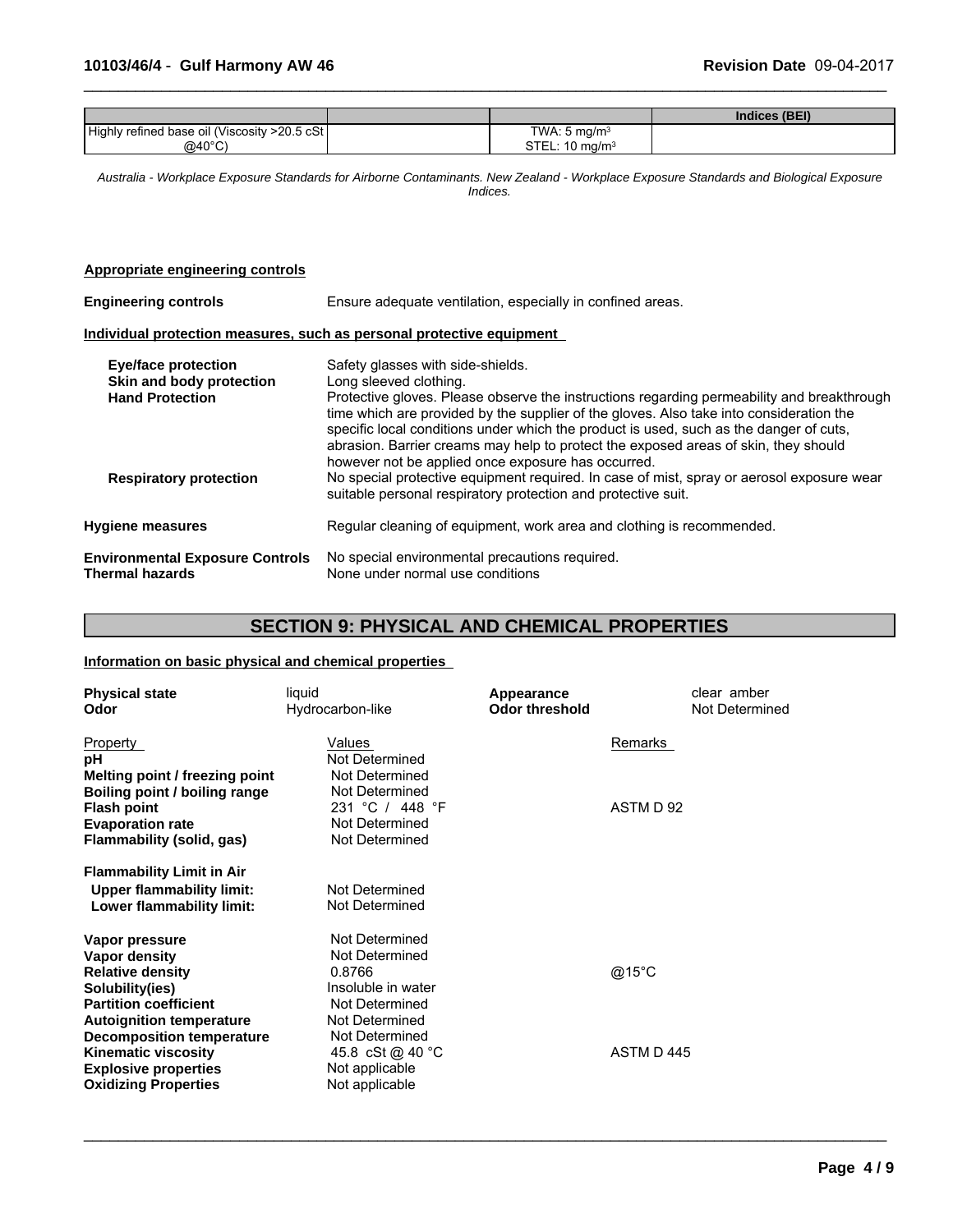#### **Other Information**

| Viscosity, kinematic (100°C) | 6.9 cSt @ 100 °C  | ASTM D 445 |
|------------------------------|-------------------|------------|
| <b>Pour Point</b>            | $-24$ °C / -11 °F | ASTM D 97  |
| VOC Content (ASTM E-1868-10) | Not Determined    |            |
| <b>VOC content</b>           | Not Determined    |            |

# **SECTION 10: STABILITY AND REACTIVITY**

 $\_$  ,  $\_$  ,  $\_$  ,  $\_$  ,  $\_$  ,  $\_$  ,  $\_$  ,  $\_$  ,  $\_$  ,  $\_$  ,  $\_$  ,  $\_$  ,  $\_$  ,  $\_$  ,  $\_$  ,  $\_$  ,  $\_$  ,  $\_$  ,  $\_$  ,  $\_$  ,  $\_$  ,  $\_$  ,  $\_$  ,  $\_$  ,  $\_$  ,  $\_$  ,  $\_$  ,  $\_$  ,  $\_$  ,  $\_$  ,  $\_$  ,  $\_$  ,  $\_$  ,  $\_$  ,  $\_$  ,  $\_$  ,  $\_$  ,

#### **Reactivity**

None under normal use conditions

#### **Chemical stability**

Stable under normal conditions

## **Possibility of hazardous reactions**

None under normal use conditions

#### **Conditions to avoid**

Keep away from open flames, hot surfaces and sources of ignition, Extremes of temperature and direct sunlight

# **Incompatible materials**

Oxidizing agent

#### **Hazardous decomposition products**

Incomplete combustion and thermolysis produces potentially toxic gases such as carbon monoxide and carbon dioxide.

# **SECTION 11: TOXICOLOGICAL INFORMATION**

 $\_$  ,  $\_$  ,  $\_$  ,  $\_$  ,  $\_$  ,  $\_$  ,  $\_$  ,  $\_$  ,  $\_$  ,  $\_$  ,  $\_$  ,  $\_$  ,  $\_$  ,  $\_$  ,  $\_$  ,  $\_$  ,  $\_$  ,  $\_$  ,  $\_$  ,  $\_$  ,  $\_$  ,  $\_$  ,  $\_$  ,  $\_$  ,  $\_$  ,  $\_$  ,  $\_$  ,  $\_$  ,  $\_$  ,  $\_$  ,  $\_$  ,  $\_$  ,  $\_$  ,  $\_$  ,  $\_$  ,  $\_$  ,  $\_$  ,

### **Information on the likely routes of exposure**

#### **Product Information - Principle Routes of Exposure**

| Inhalation          | None known |
|---------------------|------------|
| Eye contact         | None known |
| <b>Skin contact</b> | None known |
| Ingestion           | None known |

### **Numerical measures of toxicity - Product Information**

| ATEmix (oral)          | >2000 mg/kg |
|------------------------|-------------|
| <b>ATEmix (dermal)</b> | >2000 mg/kg |

#### **Acute toxicity - Product Information**

Product does not present an acute toxicity hazard based on known or supplied information.

# **Acute toxicity - Component Information**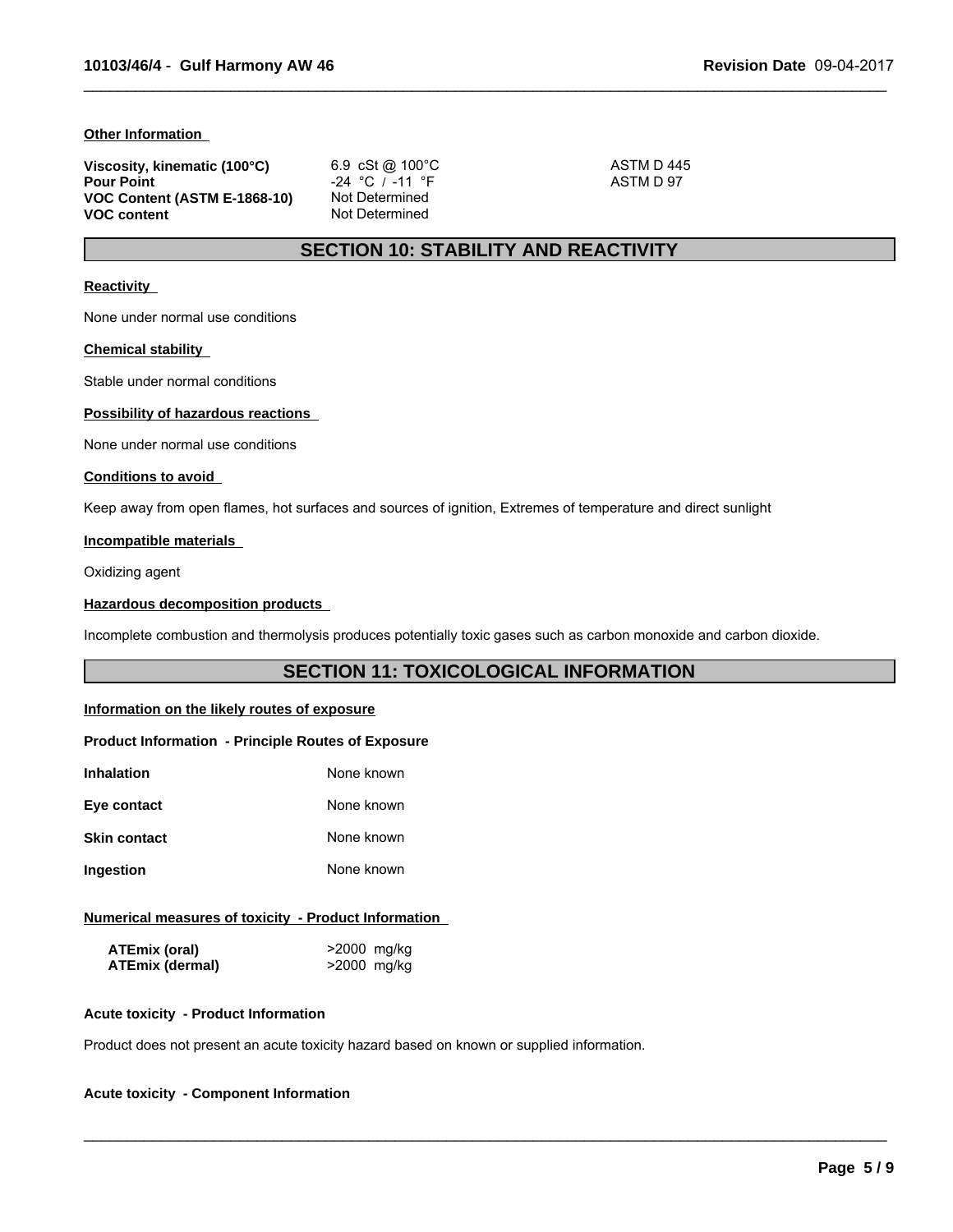| Chemical name                      | Oral LD50                  | <b>Dermal LD50</b> | <b>Inhalation LC50</b> |
|------------------------------------|----------------------------|--------------------|------------------------|
| Highly refined base oil (Viscosity | 2000 mg/kg <sup>&gt;</sup> | >2000 mg/kg        |                        |
| >20.5 cSt @40°C                    |                            |                    |                        |

 $\_$  ,  $\_$  ,  $\_$  ,  $\_$  ,  $\_$  ,  $\_$  ,  $\_$  ,  $\_$  ,  $\_$  ,  $\_$  ,  $\_$  ,  $\_$  ,  $\_$  ,  $\_$  ,  $\_$  ,  $\_$  ,  $\_$  ,  $\_$  ,  $\_$  ,  $\_$  ,  $\_$  ,  $\_$  ,  $\_$  ,  $\_$  ,  $\_$  ,  $\_$  ,  $\_$  ,  $\_$  ,  $\_$  ,  $\_$  ,  $\_$  ,  $\_$  ,  $\_$  ,  $\_$  ,  $\_$  ,  $\_$  ,  $\_$  ,

# **Delayed and immediate effects as well as chronic effects from short and long-term exposure**

| <b>Skin corrosion/irritation</b>                                                      | Based on available data, the classification criteria are not met.                                                                      |
|---------------------------------------------------------------------------------------|----------------------------------------------------------------------------------------------------------------------------------------|
| Serious eye damage/eye irritation                                                     | Based on available data, the classification criteria are not met.                                                                      |
| <b>Sensitization</b><br><b>Respiratory Sensitization</b><br><b>Skin sensitization</b> | Based on available data, the classification criteria are not met.<br>Based on available data, the classification criteria are not met. |
| Germ cell mutagenicity                                                                | Based on available data, the classification criteria are not met.                                                                      |
| Carcinogenicity                                                                       | Based on available data, the classification criteria are not met.                                                                      |
| <b>Reproductive toxicity</b>                                                          | Based on available data, the classification criteria are not met.                                                                      |
| Specific target organ systemic<br>toxicity (single exposure)                          | Based on available data, the classification criteria are not met                                                                       |
| Specific target organ systemic<br>toxicity (repeated exposure)                        | Based on available data, the classification criteria are not met                                                                       |
| <b>Aspiration hazard</b>                                                              | Based on available data, the classification criteria are not met.                                                                      |
| <b>Exposure levels</b>                                                                | See section 8 for more information                                                                                                     |
| Interactive effects                                                                   | None known                                                                                                                             |

# **SECTION 12: ECOLOGICAL INFORMATION**

### **Toxicity**

No special environmental measures are necessary

| <b>Chemical name</b>                                   | Algae/aguatic plants | <b>Fish</b>     | <b>Toxicity to</b><br>microorganisms | Crustacea       |
|--------------------------------------------------------|----------------------|-----------------|--------------------------------------|-----------------|
| Highly refined base oil<br> Viscosity > 20.5 cSt @40°C | >100: 72 h mg/L      | >100: 96 h mg/L |                                      | >100: 48 h mg/L |

 $\_$  ,  $\_$  ,  $\_$  ,  $\_$  ,  $\_$  ,  $\_$  ,  $\_$  ,  $\_$  ,  $\_$  ,  $\_$  ,  $\_$  ,  $\_$  ,  $\_$  ,  $\_$  ,  $\_$  ,  $\_$  ,  $\_$  ,  $\_$  ,  $\_$  ,  $\_$  ,  $\_$  ,  $\_$  ,  $\_$  ,  $\_$  ,  $\_$  ,  $\_$  ,  $\_$  ,  $\_$  ,  $\_$  ,  $\_$  ,  $\_$  ,  $\_$  ,  $\_$  ,  $\_$  ,  $\_$  ,  $\_$  ,  $\_$  ,

#### **Persistence and degradability**

The product is not readily biodegradable, but it can be degraded by micro-organisms, it is regarded as being inherently biodegradable.

## **Bioaccumulative potential**

No information available

# **Mobility**

The product is insoluble and floats on water

### **Other adverse effects**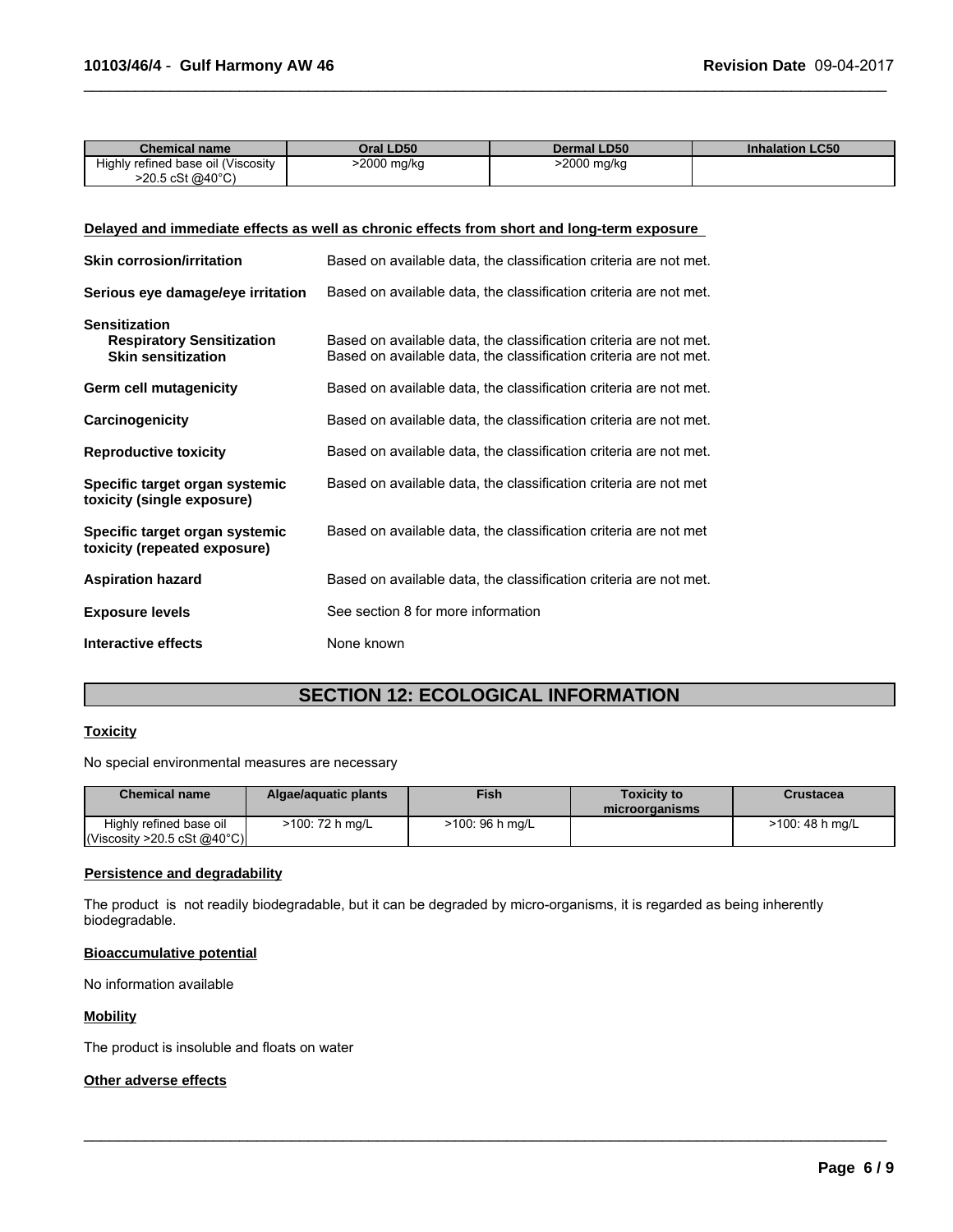None known

# **SECTION 13: DISPOSAL CONSIDERATIONS**

 $\_$  ,  $\_$  ,  $\_$  ,  $\_$  ,  $\_$  ,  $\_$  ,  $\_$  ,  $\_$  ,  $\_$  ,  $\_$  ,  $\_$  ,  $\_$  ,  $\_$  ,  $\_$  ,  $\_$  ,  $\_$  ,  $\_$  ,  $\_$  ,  $\_$  ,  $\_$  ,  $\_$  ,  $\_$  ,  $\_$  ,  $\_$  ,  $\_$  ,  $\_$  ,  $\_$  ,  $\_$  ,  $\_$  ,  $\_$  ,  $\_$  ,  $\_$  ,  $\_$  ,  $\_$  ,  $\_$  ,  $\_$  ,  $\_$  ,

#### **Safe handling and disposal methods**

Dispose of in accordance with local regulations

#### **Disposal of any contaminated packaging**

Empty containers should be taken to an approved waste handling site for recycling or disposal. Observe all label precautions until container is cleaned, reconditioned or destroyed.

#### **Environmental regulations**

No information available

**SECTION 14: TRANSPORT INFORMATION**

**ADG** Not regulated

**IMDG** Not regulated

**IATA** Not regulated

# **SECTION 15: REGULATORY INFORMATION**

**Safety, health and environmental regulations/legislation specific for the substance or mixture**

#### **National regulations**

# **Australia**

Model Work Health and Safety Regulations (2016). Preparation of Safety Data Sheets for Hazardous Chemicals Code of Practice (2011).

### **Standard for Uniform Scheduling of Medicines and Poisons (SUSMP)**

No poisons schedule number allocated

**New Zealand** 

Hazardous Substances Regulation 2001.

**HSNO Approval Number:** HSR002606 **HSNO Hazard Classification:** 9.1C

**New Zealand** Lubricants, Lubricant Additives, Coolants and Anti-freeze Agents (Subsidiary Hazard) Group Standard 2006

 $\_$  ,  $\_$  ,  $\_$  ,  $\_$  ,  $\_$  ,  $\_$  ,  $\_$  ,  $\_$  ,  $\_$  ,  $\_$  ,  $\_$  ,  $\_$  ,  $\_$  ,  $\_$  ,  $\_$  ,  $\_$  ,  $\_$  ,  $\_$  ,  $\_$  ,  $\_$  ,  $\_$  ,  $\_$  ,  $\_$  ,  $\_$  ,  $\_$  ,  $\_$  ,  $\_$  ,  $\_$  ,  $\_$  ,  $\_$  ,  $\_$  ,  $\_$  ,  $\_$  ,  $\_$  ,  $\_$  ,  $\_$  ,  $\_$  ,

### **International Regulations**

**Ozone-depleting substances (ODS)** Not applicable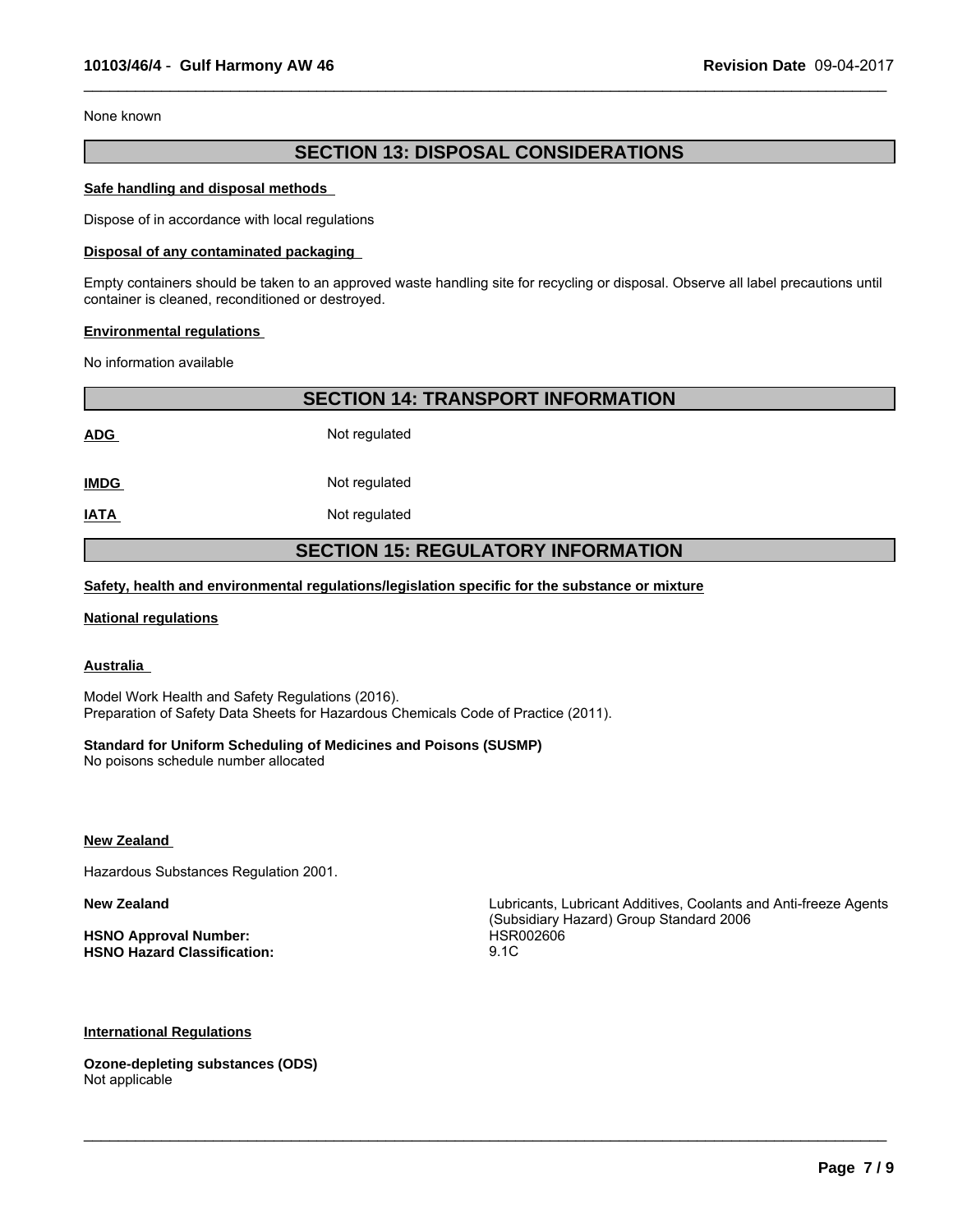$\_$  ,  $\_$  ,  $\_$  ,  $\_$  ,  $\_$  ,  $\_$  ,  $\_$  ,  $\_$  ,  $\_$  ,  $\_$  ,  $\_$  ,  $\_$  ,  $\_$  ,  $\_$  ,  $\_$  ,  $\_$  ,  $\_$  ,  $\_$  ,  $\_$  ,  $\_$  ,  $\_$  ,  $\_$  ,  $\_$  ,  $\_$  ,  $\_$  ,  $\_$  ,  $\_$  ,  $\_$  ,  $\_$  ,  $\_$  ,  $\_$  ,  $\_$  ,  $\_$  ,  $\_$  ,  $\_$  ,  $\_$  ,  $\_$  ,

#### **Persistent Organic Pollutants** Not applicable

**Chemicals Subject to Prior Informed Consent (PIC)** Not applicable

#### **International Inventories**

 **TSCA** - United States Toxic Substances Control Act Section 8(b) Inventory All ingredients are on the inventory or exempt from listing

 **DSL/NDSL** - Canadian Domestic Substances List/Non-Domestic Substances List All ingredients are on the inventory or exempt from listing

 **AICS** - Australian Inventory of Chemical Substances All ingredients are on the inventory or exempt from listing

 **PICCS** - Philippines Inventory of Chemicals and Chemical Substances All ingredients are on the inventory or exempt from listing

 **KECL** - Korean Existing and Evaluated Chemical Substances All ingredients are on the inventory or exempt from listing

 **IECSC** - China Inventory of Existing Chemical Substances All ingredients are on the inventory or exempt from listing

 **ENCS** - Japan Existing and New Chemical Substances All ingredients are on the inventory or exempt from listing

 **TCSI** - Taiwan National Existing Chemical Inventory Contact supplier for inventory compliance status

 **NZIoC** - New Zealand Inventory of Chemicals All ingredients are on the inventory or exempt from listing

#### **Other Information**

**The highly refined base oil (Viscosity >20.5 cSt @40°C) contains one or more substance with the following CAS/EC numbers:**

| <b>Chemical name</b>                                      | <b>CAS No</b> | <b>EC-No</b> |
|-----------------------------------------------------------|---------------|--------------|
| Distillates (petroleum), solvent-refined heavy paraffinic | 64741-88-4    | 265-090-8    |
| Distillates (petroleum), solvent-refined light paraffinic | 64741-89-5    | 265-091-3    |
| Residual oils (petroleum), solvent deasphalted            | 64741-95-3    | 265-096-0    |
| Distillates (petroleum), solvent-refined heavy naphthenic | 64741-96-4    | 265-097-6    |
| Distillates (petroleum), solvent-refined light naphthenic | 64741-97-5    | 265-098-1    |
| Residual oils (petroleum), solvent-refined                | 64742-01-4    | 265-101-6    |
| Distillates (petroleum), hydrotreated heavy naphthenic    | 64742-52-5    | 265-155-0    |
| Distillates (petroleum), hydrotreated light naphthenic    | 64742-53-6    | 265-156-6    |
| Distillates (petroleum), hydrotreated heavy paraffinic    | 64742-54-7    | 265-157-1    |
| Distillates (petroleum), hydrotreated light paraffinic    | 64742-55-8    | 265-158-7    |
| Distillates (petroleum), solvent-dewaxed light paraffinic | 64742-56-9    | 265-159-2    |
| Residual oils (petroleum), hydrotreated                   | 64742-57-0    | 265-160-8    |
| Lubricating oils (petroleum), hydrotreated spent          | 64742-58-1    | 265-161-3    |
| Residual oils (petroleum), solvent-dewaxed                | 64742-62-7    | 265-166-0    |
| Distillates (petroleum), solvent-dewaxed heavy paraffinic | 64742-65-0    | 265-169-7    |
| Paraffin oils (petroleum), catalytic dewaxed heavy        | 64742-70-7    | 265-174-4    |
| Paraffin oils (petroleum), catalytic dewaxed light        | 64742-71-8    | 265-176-5    |